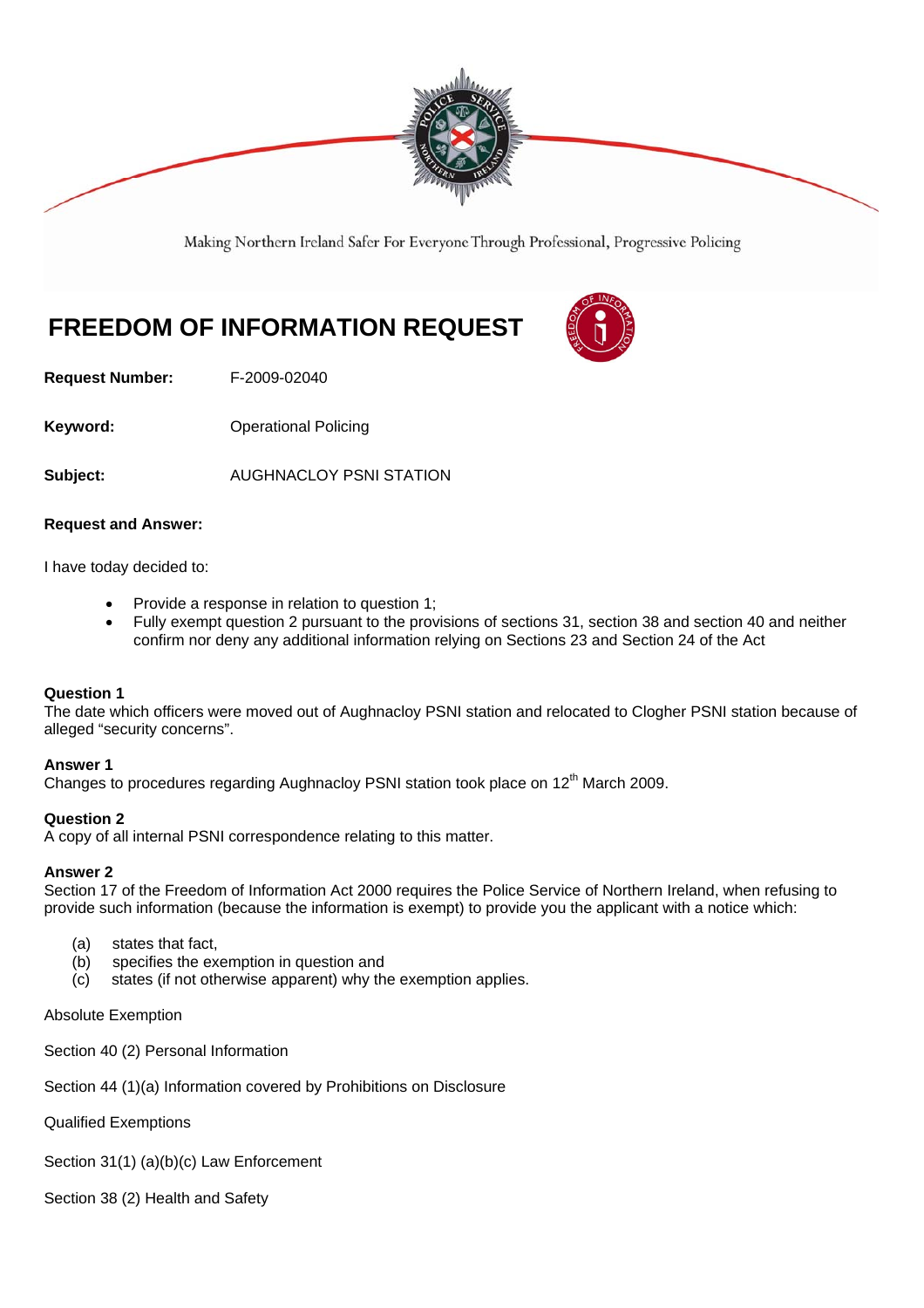# **HARM**

The essence of the work undertaken by the PSNI is to protect both individuals and society as a whole.

Crime Operations Department PSNI is entrusted with a considerable amount of information. It has an important role in countering the many threats against society. The flow of information is essential to its work and any release information relation to question 2 could compromise the confidence of individuals supplying information.

The safety of the community, police officers and staff is of paramount importance to the PSNI. Due to the significant threat from dissident republicans in Northern Ireland means, that PSNI may in the short term, influence the style of service PSNI deliver. The release of the information in relation to question 2 could put the community, police officers and staff unnecessarily at risk.

Operational procedures, methodology and tactics must be protected by the correct application of exemptions. This is because the release of this type of information would rarely be in the Public Interest and may reduce the PSNI's capability to perform its overall functions under the Police (NI) Act 2000, which states:

"It shall be the general duty of police officers –

- (a) to protect life and property;
- (b) to preserve order;
- (c) to prevent the commission of offences;
- (d) where an offence has been committed, to take measures to bring the offender to justice."

The European Convention of Human Rights states under Article 2 that each person has the right to life. Section 38 of the Freedom of Information Act 2000 also protects an individual's physical health and mental wellbeing whether the harm is real or perceived. Therefore the PSNI consider that by releasing the information you have requested in relation to question 2 may have the potential to identify different person/s and would not be in keeping with the Act.

Public authorities are in general, exempt from the Act's duty to provide access to 'personal data' (as defined in the Data Protection Act 1998).

Where an application for information is made by someone other than the 'data subject' disclosure of that information will often constitute a breach of the Data Protection Act and consequently the public authority will usually be exempt from its duties under the Act as a result of Section 40 (2).

# **Public Interest Test**

The public interest test relevant is as follows: -

## **Favouring Disclosure**

## **Accountability**

The release of information could enable the public to have a better understanding of the efficiency and effectiveness of the police service.

## **Media and Public Interest**

To satisfy the media and public interest.

## **Public Debate**

Where the release of information would contribute to the quality and accuracy of public debate.

# **Considerations Favouring Non-Disclosure**

## **Efficient and effective conduct of the service.**

It would not be in the public interest to release information that may prevent or hinder current and future police investigations and regulatory enforcement.

## **Investigations**

It would not be in the public interest to release information that may still be of assistance the PSNI in relation to any unresolved investigations.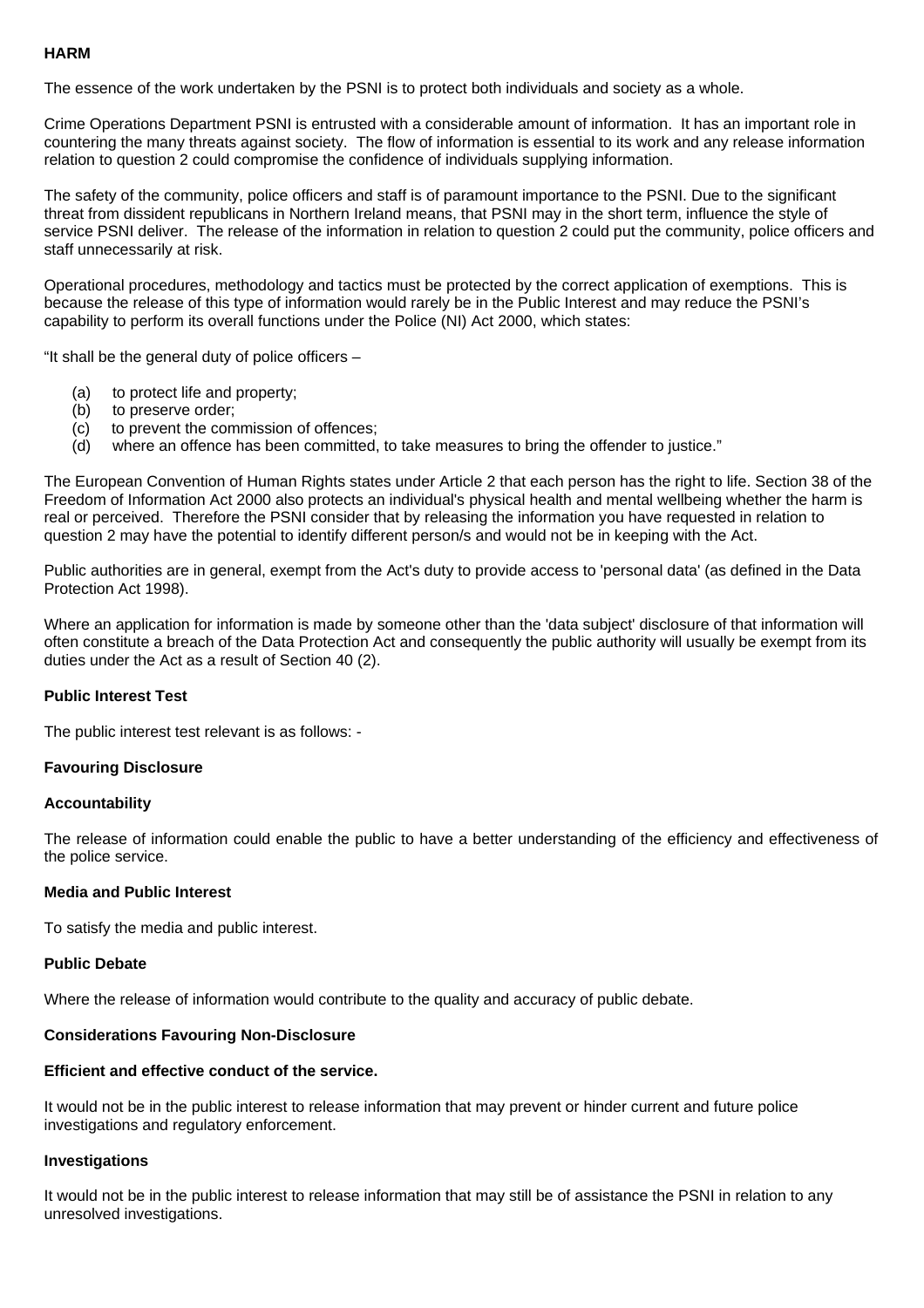# **Flow of Information to the Service**

Where releasing information would act as a deterrent to the Public to provide information to the Service. With this relationship impeded, it would be more difficult for the Service to gather information required to perform its Public service functions.

# **Balancing Test**

After weighing up the competing interests PSNI have determined that the disclosure of the information would not be in the public interest.

In addition, the PSNI can neither confirm nor deny that it holds any other information as the duty in Section 1(1)(a) of the Freedom of Information 2000 does not apply by virtue of the following exemptions:

## Absolute Exemption

Section 23(5) Information Supplied by or relating to Security Bodies

# Qualified Exemption

# Section 24 (2) National Security

Section 23 is a classed based absolute exemption and therefore there is no need to explain the public interest considerations in this area, it is though required that PSNI articulate the public interest considerations for the use of NCND within exemption Section 24.

# **HARM**

The release of information under FOIA must be considered a release of information to the world as a whole. Therefore, simply confirming or not that any additional information were held could disclose sensitive information.

To neither confirm nor deny any additional information could identify any intelligence held by the PSNI to any interested criminal group or organisation in respect of specific threats made to their Officers. The harm in doing this is that the criminal and terrorist fraternity can then potentially gauge the level and exchange of intelligence with other partner's, identify police tactics and reveal operational capabilities that currently exist within the PSNI law enforcement process. Such a disruption could subsequently damage national security in reducing the ability and manner in which the PSNI would be able to effectively protect the safety and well being of its community.

Confirming or denying any additional information could lead to individuals being personally identified and their own and family's safety endangered should the information be acted upon by an individual or criminal organisation intent on breaching current PSNI security processes.

Public Interest Test

The public interest test is as follows: -

Considerations Favouring Disclosure

## Accountability

When information relates directly to the efficiency and effectiveness of the PSNI or its officers it would generally be of benefit to the community to confirm whether any additional information is held or not.

## Public Debate

To confirm whether any additional information requested is held or not could contribute to the quality and accuracy of public debate and encourage the community to be more vigilant and proactive in the fight against crime.

Considerations Favouring Non-Disclosure

Efficient and effective conduct of the service.

To confirm or deny whether any additional information is held or not has the potential to compromise the prevention and detection of crime.

## Current investigations

It is in the public interest to engage the neither confirm nor deny principals to any additional information that may be of